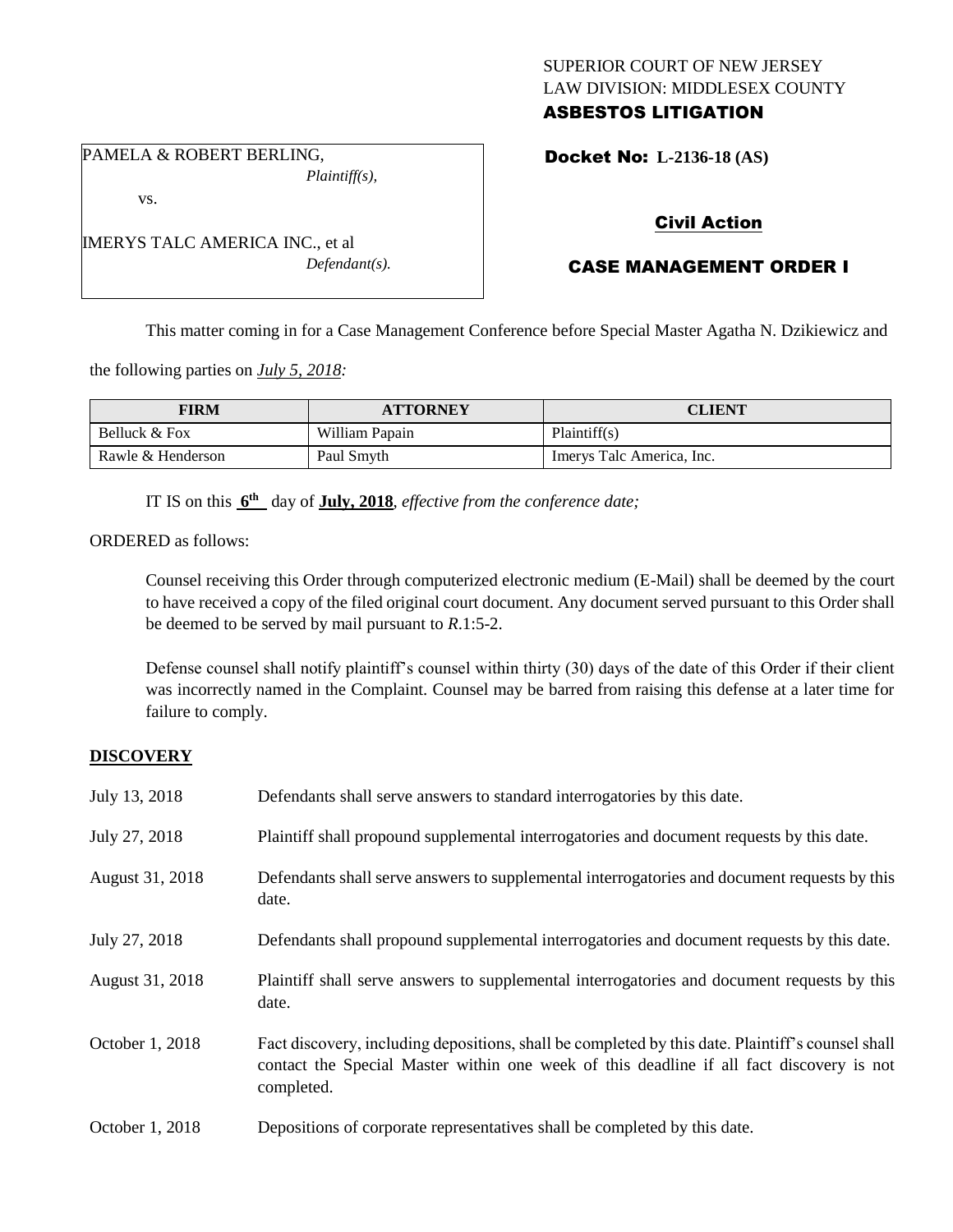### **EARLY SETTLEMENT**

October 26, 2018 Settlement demands shall be served on all counsel and the Special Master by this date.

## **SUMMARY JUDGMENT MOTION PRACTICE**

| October 26, 2018 | Plaintiff's counsel shall advise, in writing, of intent not to oppose motions by this date. |  |  |  |  |
|------------------|---------------------------------------------------------------------------------------------|--|--|--|--|
|------------------|---------------------------------------------------------------------------------------------|--|--|--|--|

- November 9, 2018 Summary judgment motions shall be filed no later than this date.
- December 7, 2018 Last return date for summary judgment motions.

#### **MEDICAL DEFENSE**

October 15, 2018 Plaintiff shall serve medical expert reports by this date.

- October 15, 2018 Upon request by defense counsel, plaintiff is to arrange for the transfer of pathology specimens and x-rays, if any, by this date.
- January 11, 2019 Defendants shall identify its medical experts and serve medical reports, if any, by this date. In addition, defendants shall notify plaintiff's counsel (as well as all counsel of record) of a joinder in an expert medical defense by this date.

### **LIABILITY EXPERT REPORTS**

| October 15, 2018 | Plaintiff shall identify its liability experts and serve liability expert reports or a certified expert |
|------------------|---------------------------------------------------------------------------------------------------------|
|                  | statement by this date or waive any opportunity to rely on liability expert testimony.                  |

January 11, 2019 Defendants shall identify its liability experts and serve liability expert reports, if any, by this date or waive any opportunity to rely on liability expert testimony.

#### **ECONOMIST EXPERT REPORTS**

- October 15, 2018 Plaintiff shall identify its expert economists and serve expert economist report(s), if any, by this date or waive any opportunity to rely on economic expert testimony.
- January 11, 2019 Defendants shall identify its expert economists and serve expert economist report(s), if any, by this date or waive any opportunity to rely on economic expert testimony.

#### **EXPERT DEPOSITIONS**

February 9, 2019 Expert depositions shall be completed by this date. To the extent that plaintiff and defendant generic experts have been deposed before, the parties seeking that deposition in this case must file an application before the Special Master and demonstrate the necessity for that deposition. To the extent possible, documents requested in a deposition notice directed to an expert shall be produced three days in advance of the expert deposition. The expert shall not be required to produce documents that are readily accessible in the public domain.

#### **PRE-TRIAL AND TRIAL**

February 5, 2019 @ 10:00am Settlement conference. All defense counsel shall appear with authority to negotiate settlement and have a representative authorized to negotiate settlement available by

 $\_$  ,  $\_$  ,  $\_$  ,  $\_$  ,  $\_$  ,  $\_$  ,  $\_$  ,  $\_$  ,  $\_$  ,  $\_$  ,  $\_$  ,  $\_$  ,  $\_$  ,  $\_$  ,  $\_$  ,  $\_$  ,  $\_$  ,  $\_$  ,  $\_$  ,  $\_$  ,  $\_$  ,  $\_$  ,  $\_$  ,  $\_$  ,  $\_$  ,  $\_$  ,  $\_$  ,  $\_$  ,  $\_$  ,  $\_$  ,  $\_$  ,  $\_$  ,  $\_$  ,  $\_$  ,  $\_$  ,  $\_$  ,  $\_$  ,